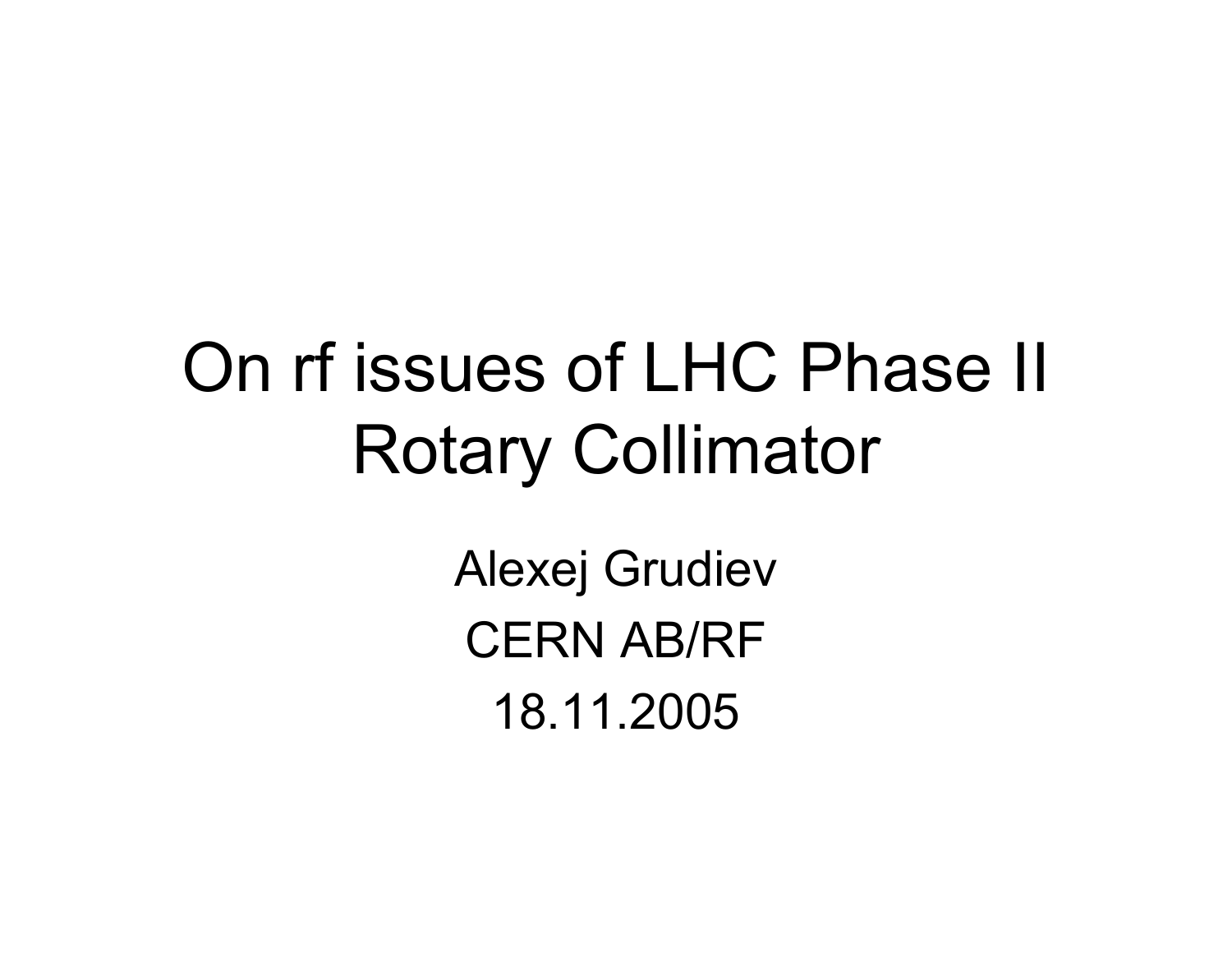## **Outline**

- Rough estimates based on simple formula and/or experience with LHC Phase I collimator is given on following issues:
- BB impedance of the grooves
- •Monopole modes (rf heating)
- $\bullet$ Dipole modes (transverse beam stability)

Detailed study is necessary to give numbers.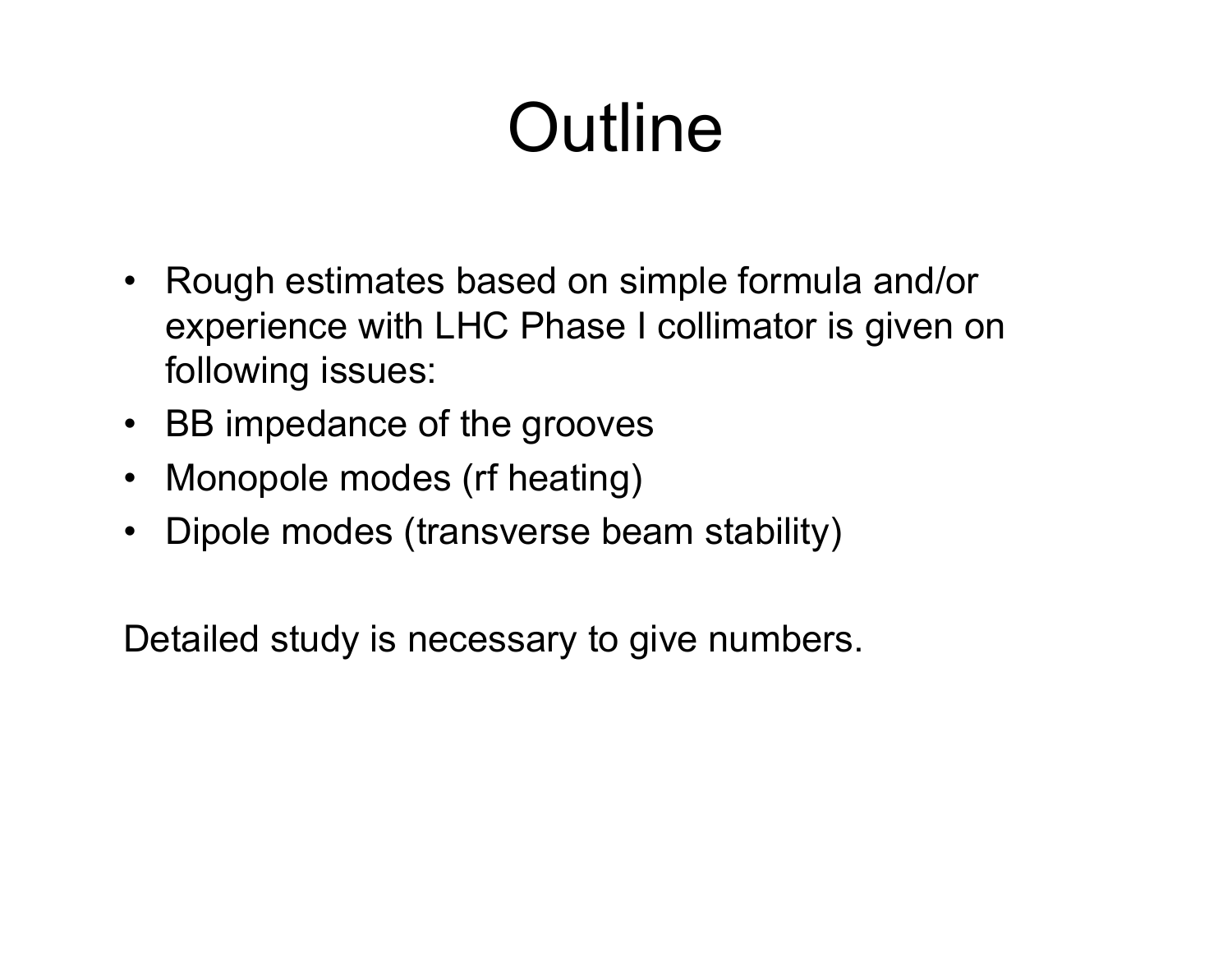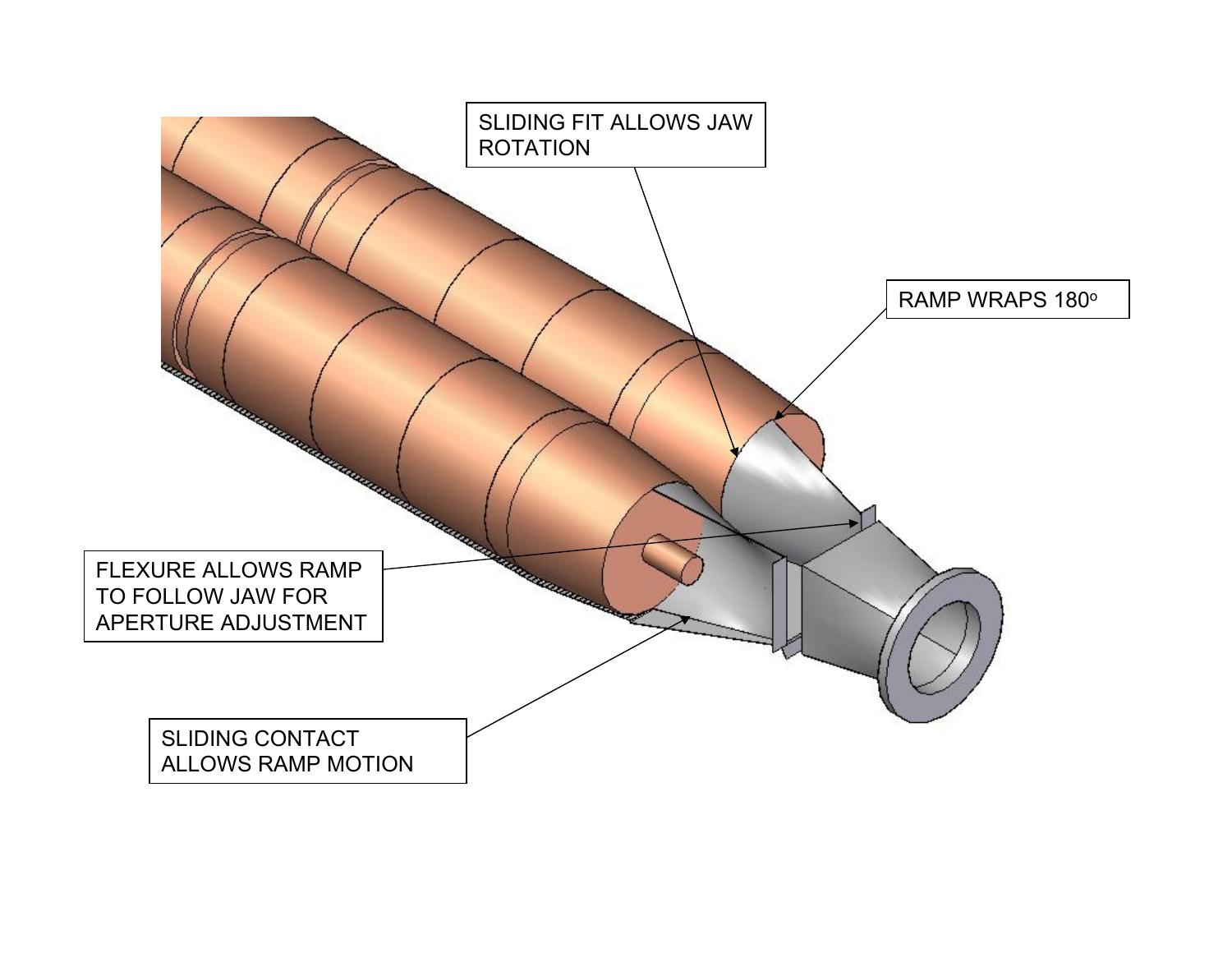## BB impedance of the grooves

- There are 8 grooves g x d = 0.5x6mm and one groove g  $\times$  d = 16x4.1mm. Minimum gap  $2 * b = 1$  mm. (0.5 mm in CDR)
- Longitudinal BB impedance of 1mm gap in TSDQ: Z/n~  $30μΩ$  for b = 5mm. (from GdfidL) Estimate for one groove  $Z/n \sim 100 \mu\Omega$ .
- Estimates based on A.Chao's book formula for circular pipe Z/n = f $_{0}$ Z $_{0}$ gd/bc = 86 μΩ per groove Z<sub>1</sub> = Z<sub>0</sub>gd/b $^3$ π = 2.88 MΩ/m per groove
- Above formula hold only if g<d<b which is not true but it probably gives an order of magnitude estimates.
- •GdfidL simulation can give exact numbers.